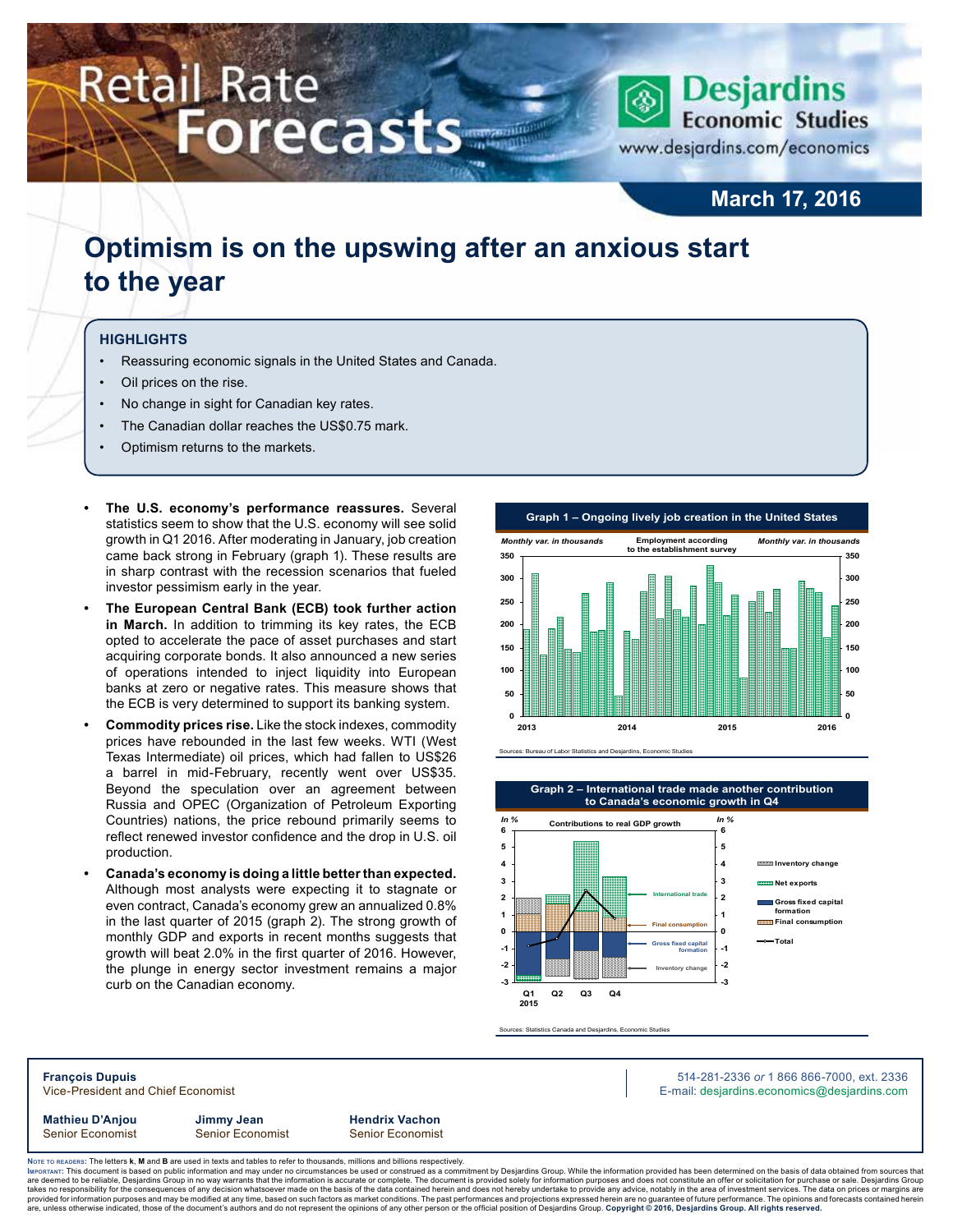

- **• Nothing points to a change in Canadian key rates.** The recent upswing in oil prices and promising signs for North American economic growth seem to confirm that no further cuts to Canadian key rates will be needed. Moreover, the March 22 federal budget should include stimulus measures for Canada's economy.
- **• Bond yields rise, but remain low.** North American bond yields have edged up recently after posting a spectacular plunge early in the year (graph 3). This partly reflects the change in monetary policy expectations on both sides of the border, with investors banking less on rate cuts in Canada and once again starting to think that the Federal Reserve could raise its key rates a few times in 2016.
- **• We still expect retail rates to remain very stable.** Some Canadian financial institutions have taken certain retail rates up a little, especially on savings. We could see further slight adjustments to reflect changes in their financing costs. Overall, however, retail rates should stay very close to where they are now for several quarters (graph 4), with the ongoing low interest rate climate.





Sources: Datastream and Desjardins, Economic Studies

#### **Table 1 Forecasts : Retail rate**

|                         | <b>Discount</b><br>rate (1) | Prime rate (1) | Mortgage rate (1) |               |               | Term savings (1) (2) |               |               |  |
|-------------------------|-----------------------------|----------------|-------------------|---------------|---------------|----------------------|---------------|---------------|--|
|                         |                             |                | 1 year            | 3 years       | 5 years       | 1 year               | 3 years       | 5 years       |  |
| Realized - End of month |                             |                |                   |               |               |                      |               |               |  |
| Sept. 2015              | 0.75                        | 2.70           | 2.89              | 3.39          | 4.74          | 0.85                 | 1.05          | 1.50          |  |
| Oct. 2015               | 0.75                        | 2.70           | 2.89              | 3.39          | 4.74          | 0.85                 | 1.05          | 1.50          |  |
| Nov. 2015               | 0.75                        | 2.70           | 3.14              | 3.39          | 4.74          | 0.85                 | 1.05          | 1.50          |  |
| Dec. 2015               | 0.75                        | 2.70           | 3.14              | 3.39          | 4.74          | 0.85                 | 1.05          | 1.50          |  |
| January 2016            | 0.75                        | 2.70           | 3.14              | 3.39          | 4.74          | 0.85                 | 1.05          | 1.50          |  |
| February 2016           | 0.75                        | 2.70           | 3.14              | 3.39          | 4.74          | 0.85                 | 1.05          | 1.50          |  |
| March 16, 2016          | 0.75                        | 2.70           | 3.14              | 3.39          | 4.74          | 0.85                 | 1.15          | 1.50          |  |
| <b>Forecasts</b>        |                             |                |                   |               |               |                      |               |               |  |
| End of quarter          |                             |                |                   |               |               |                      |               |               |  |
| 2016: Q1                | 0.75                        | 2.70           | $2.89 - 3.39$     | $3.14 - 3.64$ | 4.49 - 4.99   | $0.60 - 1.10$        | $0.90 - 1.40$ | $1.25 - 1.75$ |  |
| 2016: Q2                | $0.50 - 0.75$               | $2.45 - 2.70$  | 2.89-3.39         | $3.14 - 3.64$ | 4.49-4.99     | $0.60 - 1.10$        | $0.90 - 1.40$ | $1.25 - 1.75$ |  |
| 2016: Q3                | $0.50 - 0.75$               | $2.45 - 2.70$  | 2.89-3.39         | $3.14 - 3.64$ | 4.49-4.99     | $0.60 - 1.10$        | $0.90 - 1.40$ | $1.25 - 1.75$ |  |
| 2016: Q4                | $0.50 - 1.00$               | $2.45 - 2.95$  | $2.89 - 3.39$     | $3.14 - 3.64$ | 4.49 - 4.99   | $0.60 - 1.10$        | $0.90 - 1.40$ | $1.25 - 1.75$ |  |
| End of year             |                             |                |                   |               |               |                      |               |               |  |
| 2017                    | $0.50 - 1.50$               | $2.45 - 3.45$  | $2.85 - 3.65$     | $3.50 - 4.30$ | $4.49 - 5.15$ | $0.60 - 1.30$        | $0.80 - 1.55$ | $1.25 - 1.95$ |  |
| 2018                    | $1.50 - 2.50$               | $3.45 - 4.45$  | $3.45 - 4.25$     | 4.00 - 4.80   | $4.65 - 5.45$ | $0.60 - 1.40$        | $0.95 - 1.75$ | $1.35 - 2.15$ |  |
| 2019                    | $1.25 - 2.25$               | $3.20 - 4.20$  | $3.15 - 3.95$     | $3.60 - 4.40$ | $4.49 - 5.15$ | $0.60 - 1.25$        | $0.80 - 1.50$ | 1.25-1.90     |  |

Note: Forecasts are expressed as ranges. (1) End of quarter forecasts; (2) Non-redeemable (annual). Source: Desjardins, Economic Studies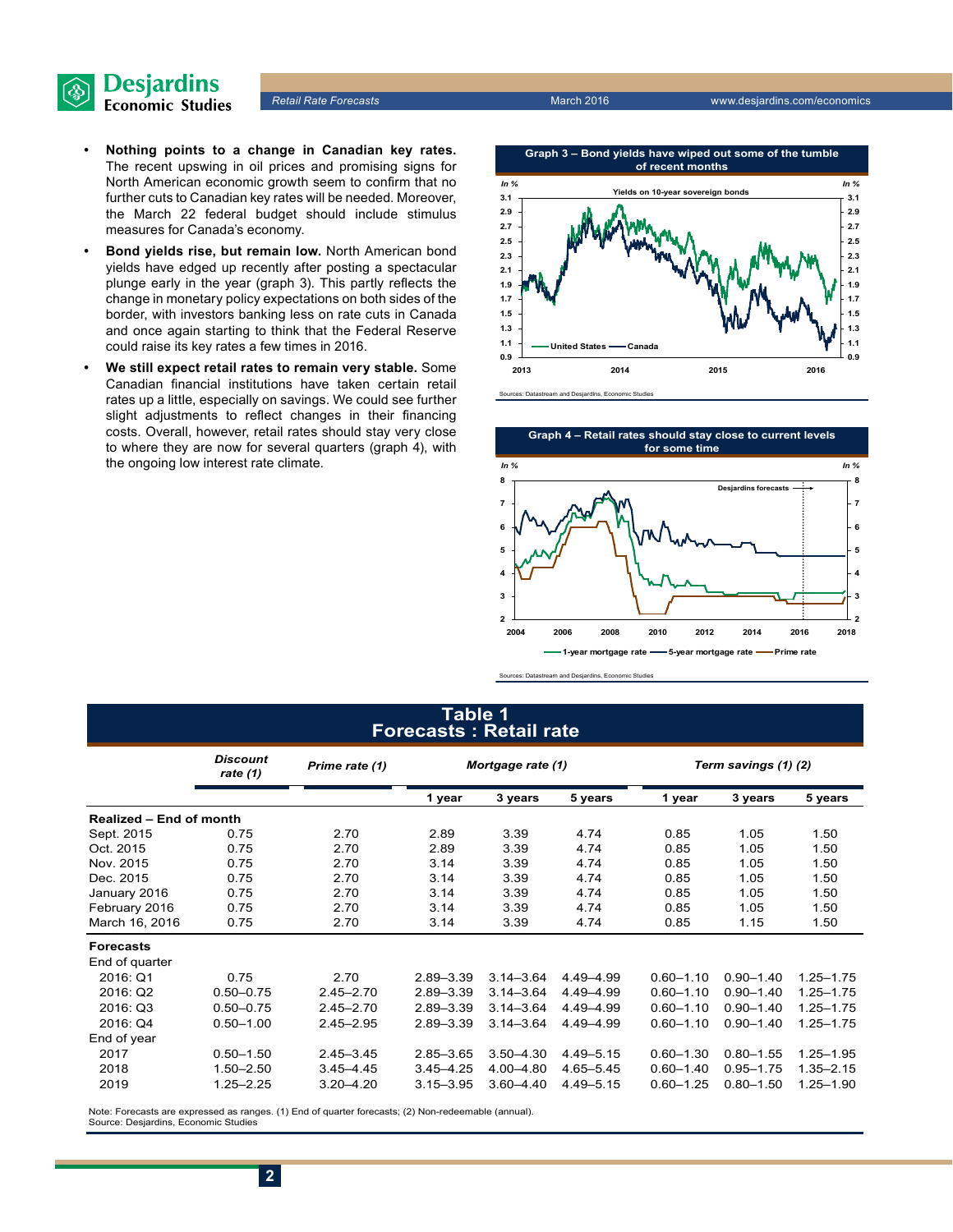## **CanadiAn Dollar**

**The Canadian dollar reaches the US\$0.75 mark**

- The Canadian dollar's trend has been better since February and the loonie recently crossed the US\$0.75 mark. One factor behind the upswing is the rebound in oil prices (graph 5). The loonie is also benefiting from some improved Canadian economic numbers. The perception that the Bank of Canada has been relatively optimistic at its last two monetary policy meetings is another factor that is tipping the balance. At the start of the year, the markets had been pricing in a strong probability of a Canadian interest rate cut in the near future, adding to the negative pressure on the loonie.
- In another vein, the Canadian dollar is rising at a time when the greenback is struggling to make further gains (graph 6). A year ago, the greenback had been capitalizing on expectations of monetary policy divergence given the looming U.S. interest rate increases. The markets now seem to be doubting the Federal Reserve's will or ability to raise interest rates gradually over the coming quarters. The Canadian dollar is not the only currency benefiting: the euro has gone back above US\$1.10. The European Central Bank's additional action was not enough to take the common currency down. The same occurred with the yen, which rose despite the announcement of a negative interest rate policy in Japan.
- **• Forecasts:** The Canadian dollar could lose a few cents in the near term. The oil price comeback remains fragile and a retreat would certainly penalize the loonie. The uptrend for crude prices should strengthen by year's end, which would allow the loonie to end the year on a positive note. However, the U.S. dollar should gain some strength in the months to come, as the markets could have to adjust their monetary firming expectations upward. This will limit the Canadian dollar's potential for gains. Given that it will not benefit from a rebound in oil prices, the euro will have more difficulty and should slide against the greenback and loonie.



**Graph 6 – New gains are scarcer for the greenback in the last year**



| <b>Determinants</b>   | <b>Short-term</b> | Long-term |
|-----------------------|-------------------|-----------|
| Oil prices            |                   |           |
| Metals prices         |                   |           |
| Interest rate spreads |                   | ∸         |

**3**

#### **Table 2 Forecasts: currency**

|               | 2015   |        | 2016   |        |        |        |  | 2017   |        |        |        |
|---------------|--------|--------|--------|--------|--------|--------|--|--------|--------|--------|--------|
| End of period | Q3     | Q4     | Q1f    | Q2f    | Q3f    | Q4f    |  | Q1f    | Q2f    | Q3f    | Q4f    |
| US\$/CAN\$    | 0.7510 | 0.7225 | 0.7600 | 0.7400 | 0.7400 | 0.7500 |  | 0.7500 | 0.7500 | 0.7600 | 0.7800 |
| CAN\$/US\$    | 1.3315 | 1.3841 | 1.3158 | 1.3514 | 1.3514 | 1.3333 |  | 1.3333 | 1.3333 | 1.3158 | 1.2821 |
| CAN\$/€       | 1.4863 | .5035  | 1.4737 | 1.4730 | 1.4459 | 1.4000 |  | 1.4133 | 1.4533 | 1.4474 | 1.4231 |
| USS/E         | 1.1162 | 1.0863 | 1.1200 | 1.0900 | 1.0700 | 1.0500 |  | 1.0600 | 1.0900 | 1.1000 | 1.1100 |
| US\$/£        | 1.5148 | 1.4739 | 1.4200 | 1.4200 | 1.4400 | 1.4600 |  | 1.4900 | 1.5300 | 1.5300 | 1.5500 |
|               |        |        |        |        |        |        |  |        |        |        |        |

Sources: Datastream, Federal Reserve Board and Desjardins, Economic Studies files for example of the studies files forecasts files forecasts files for example and the studies of the studies of the studies of the studies of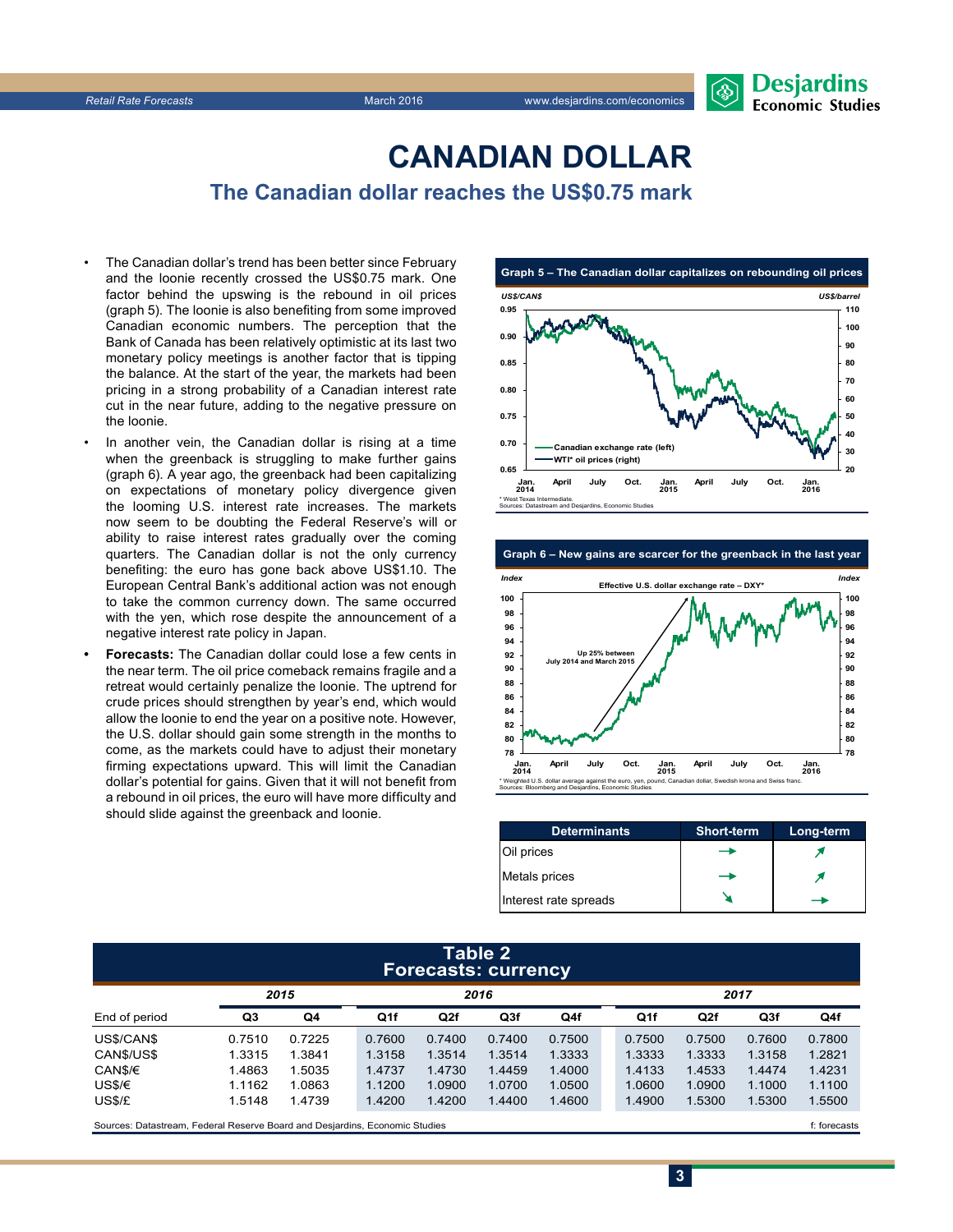



### **Asset classes return Optimism is back**

- **• The highly volatile climate in the stock markets early in the year gave way to some renewed confidence over the last weeks.** After plunging nearly 12% from January 1 to February 11, the MSCI World index has recouped nearly all of its losses (graph 7). European stock markets, which were at the core of the upheaval, have also recovered since mid-February, although the Euro Stoxx 600 index is still down about 6% from the start of the year. European bank stocks were hurt in the wake of concern about the soundness of some major banks. The Deutsche Bank was hit especially hard; in 2015, it had to suspend dividends due to its poor performance. Only after Deutsche Bank executives and the German finance minister repeatedly stressed that the institution was financially sound did a lull start to emerge. We are still trimming our target for international equity slightly, reflecting a climate that could remain shaky in Europe and Asia.
- **• Note that the many concerns over global growth had helped fuel pessimism.** In January, the International Monetary Fund (IMF) had downgraded its growth outlook; the Organisation for Economic Co-operation and Development (OECD) followed suit in February. This, combined with a contraction in S&P 500 earnings in the last quarter, even raised suspicions about a recession. There was no solid foundation for such speculation, however, as we explained in a recent *Economic Viewpoint*. 1 The latest U.S. economic numbers have confounded the biggest sceptics, with Q1 2016 poised to see better growth than in the previous quarter. The S&P 500 has recorded a jump of more than 10% since February 11. It has now reclaimed the level of 2,000 points.
- **• Rather than raging over whether the United States is about to go into recession, the debate is now focused on whether the Federal Reserve (Fed) will have enough confidence to raise key rates again by the summer.** Just last February, futures were pricing in a less than 5% chance of a key rate increase in June. The probability was recently close to 50% (graph 8). The greenback has halted its skyrocketing advance and the stabilization of oil prices is also good news for some sectors. Our return target for the U.S. stock market stays at 7.0%.
- **• The S&P/TSX's performance is one of the year's nice surprises.** Whereas most global stock markets have recorded losses since January, Canada's stock market posts modestly positive growth (graph 9). The materials' sector is surging, gaining more than 20% since the start of the year. We must, however, remember that this performance is largely due to a spectacular rebound in gold







<sup>1</sup> Desjardins, Economic Studies, *Economic Viewpoint*, "Would an entry in bear market teritory be justified for the U.S. equity market?" February 23, 2016, [www.desjardins.com/ressources/pdf/pv160223-e.pdf?](http://www.desjardins.com/ressources/pdf/pv160223-e.pdf?resVer=1456229566000) [resVer=1456229566000.](http://www.desjardins.com/ressources/pdf/pv160223-e.pdf?resVer=1456229566000)